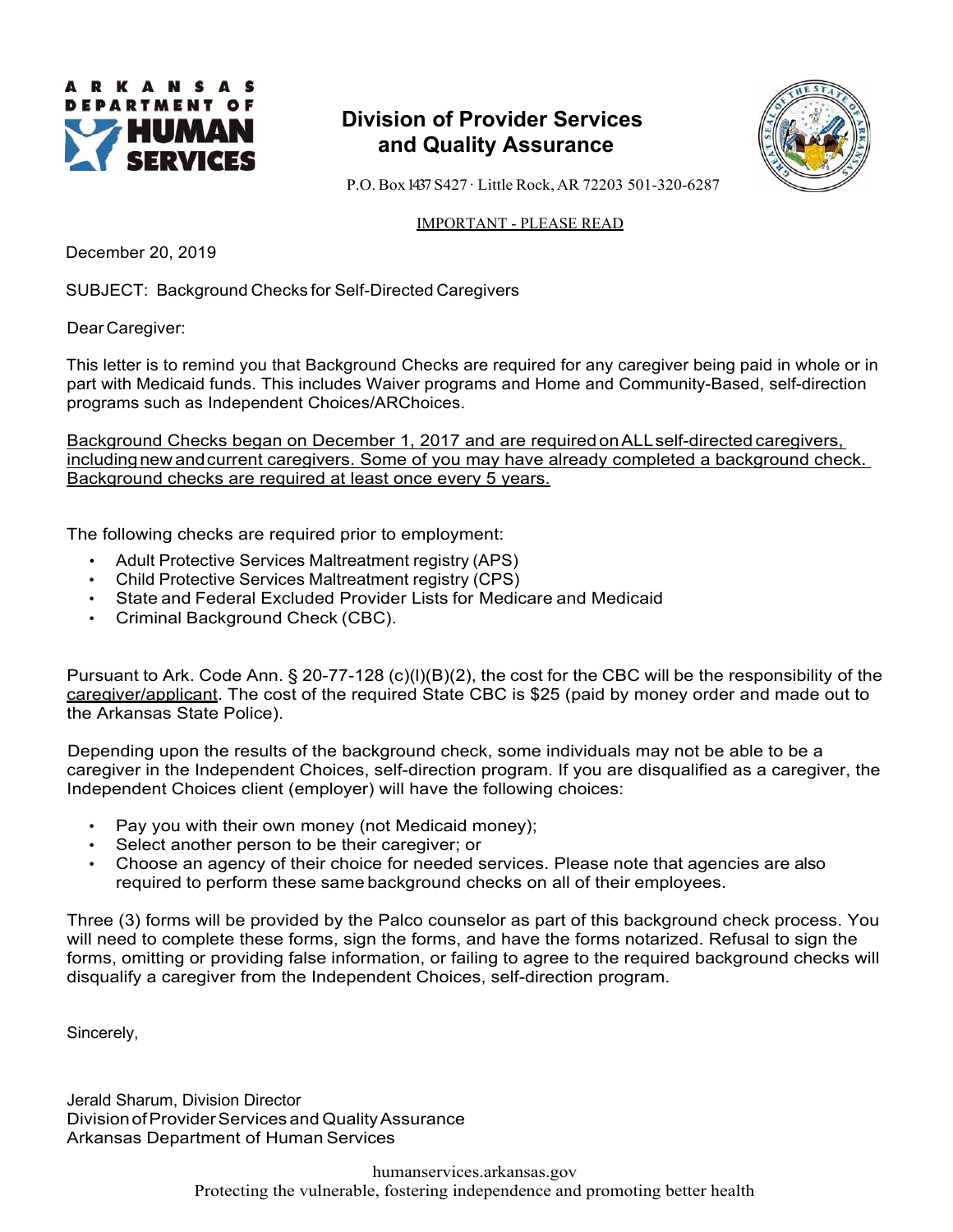# **Authorization for Release of Confidential Information**

Contained Within the Arkansas Child Maltreatment Central Registry to: **DHS DIVISION OF PROVIDER SERVICES AND QUALITY ASSURANCE** 

## **NOTICE: For Waiver Client Caregiver Use only**

For the purpose(s) of Registry background clearance, I, the listed applicant, hereby request that the **Arkansas Child Maltreatment Central Registry,** release to the listed requestor any information permitted by Arkansas Statute their files may contain indicating the undersigned applicant as an offender of a true report of child maltreatment.

### **Please allow 7-10 business days for processing. Please make sure all information is legible. All forms that are illegible will be returned.**

#### **This information should be addressed to:**

DHS Division of Provider Services and Quality Assurance Attn: IC Background P.O. Box 1437, Slot S 427 Little Rock, AR 72203-1437

Pursuant to Arkansas Statutes, I understand that the name of any confidential informants, information not permitted by Arkansas Statute, or other information which does not pertain to the applicant as alleged perpetrator, will not be released, and that any released information is confidential and may not be re-disclosed to any person, except as specifically permitted by law (See A.C.A.§12-18-909).

| Applicant's Name (print or type)                                                                                                                                                                                                                                          | Social Security Number |                                                                                                                                                                                                                                                                                                                                                    |                                                                                                                                                                                                                                |
|---------------------------------------------------------------------------------------------------------------------------------------------------------------------------------------------------------------------------------------------------------------------------|------------------------|----------------------------------------------------------------------------------------------------------------------------------------------------------------------------------------------------------------------------------------------------------------------------------------------------------------------------------------------------|--------------------------------------------------------------------------------------------------------------------------------------------------------------------------------------------------------------------------------|
| Maiden Name/Aliases                                                                                                                                                                                                                                                       |                        | Race Age                                                                                                                                                                                                                                                                                                                                           | <b>DOB</b>                                                                                                                                                                                                                     |
| Child's Full Name, DOB, and Social Security Number                                                                                                                                                                                                                        |                        |                                                                                                                                                                                                                                                                                                                                                    | Child's Full Name, DOB, and Social Security Number                                                                                                                                                                             |
| Child's Full Name, DOB, and Social Security Number                                                                                                                                                                                                                        |                        |                                                                                                                                                                                                                                                                                                                                                    | Child's Full Name, DOB, and Social Security Number                                                                                                                                                                             |
| (Please provide information on place of residence for the last 10 years)                                                                                                                                                                                                  |                        |                                                                                                                                                                                                                                                                                                                                                    |                                                                                                                                                                                                                                |
| Present Address:<br>From to to<br><u> 2008 - Andrea Andrew Maria (h. 18</u>                                                                                                                                                                                               |                        | the control of the control of the control of the control of the control of the control of                                                                                                                                                                                                                                                          | From to to the contract of the contract of the contract of the contract of the contract of the contract of the contract of the contract of the contract of the contract of the contract of the contract of the contract of the |
| the control of the control of the control of the control of<br><u> 1989 - Johann Stein, mars an deutscher Stein und der Stein und der Stein und der Stein und der Stein und der</u><br>$From \tto \t0$<br><u> 1989 - Johann Barn, fransk politik amerikansk politik (</u> |                        | the control of the control of the control of the control of<br><u> 1980 - Johann Barbara, martxa alemaniar a</u><br>From to to the contract of the contract of the contract of the contract of the contract of the contract of the contract of the contract of the contract of the contract of the contract of the contract of the contract of the |                                                                                                                                                                                                                                |
| <u> 1989 - Johann Barbara, martin da kasas a</u>                                                                                                                                                                                                                          |                        | <b>Applicant's Signature</b>                                                                                                                                                                                                                                                                                                                       |                                                                                                                                                                                                                                |
| County of State of Arkansas Acknowledges before me this day of                                                                                                                                                                                                            |                        |                                                                                                                                                                                                                                                                                                                                                    |                                                                                                                                                                                                                                |
| $\frac{1}{20}$ , 20 $\frac{1}{20}$ . My commission expires:                                                                                                                                                                                                               |                        |                                                                                                                                                                                                                                                                                                                                                    |                                                                                                                                                                                                                                |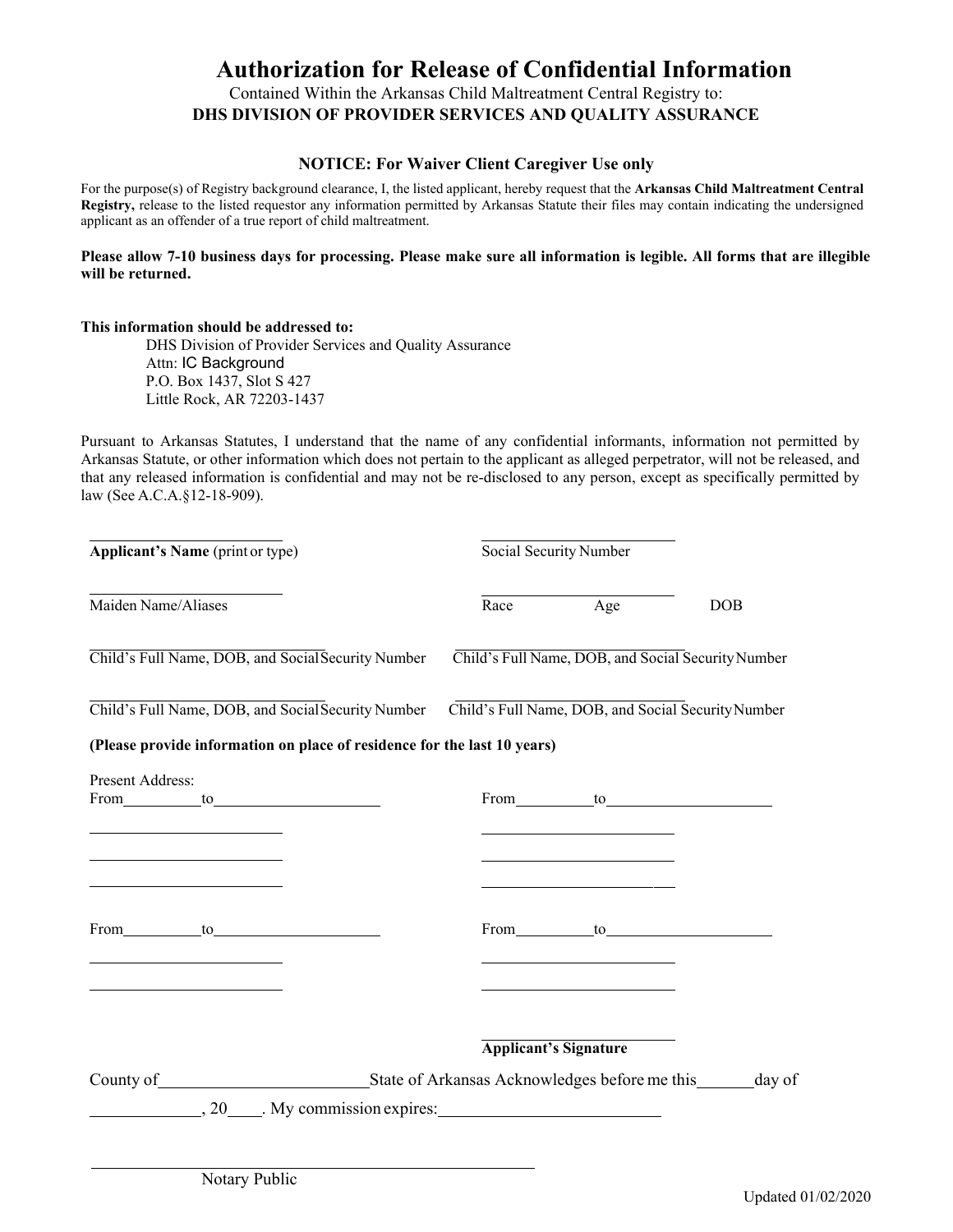## **ARKANSAS DEPARTMENT OF HUMAN SERVICES REQUEST FOR ADULT MALTREATMENT REGISTRY INFORMATION**

Print all information in ink.

| Name                                                                                                                                                                                                                                                                | Date of Birth                                   |  |  |  |
|---------------------------------------------------------------------------------------------------------------------------------------------------------------------------------------------------------------------------------------------------------------------|-------------------------------------------------|--|--|--|
| Maiden Name and/or Any Names Formerly Used                                                                                                                                                                                                                          | Social Security Number                          |  |  |  |
| <b>Email Address</b>                                                                                                                                                                                                                                                |                                                 |  |  |  |
| Current Address (Street, City, State, Zip)                                                                                                                                                                                                                          |                                                 |  |  |  |
| List all previous addresses for the past five years. (Attach additional pages, if needed.)<br>Dates (From/To)                                                                                                                                                       |                                                 |  |  |  |
|                                                                                                                                                                                                                                                                     |                                                 |  |  |  |
|                                                                                                                                                                                                                                                                     |                                                 |  |  |  |
|                                                                                                                                                                                                                                                                     |                                                 |  |  |  |
| I authorize the Department of Human Services/Adult Protective Services to release information from the<br>Adult Maltreatment Central Registry in accordance with Ark. Code Ann. § 12-12-1717 to the following:<br><b>Agency Name/Contact Person</b><br>Agency type: |                                                 |  |  |  |
| <b>DHS/DPSQA</b> for DAAS Self-Directed<br>Attn: IC Background                                                                                                                                                                                                      | Volunteer (no charge)<br>Non-Profit (no charge) |  |  |  |

Volunteer (no charge) Non‐Profit (no charge) State Agency (no charge) Self‐Directed (no charge) Mailing Address (Street or PO Box, City, State, Zip)<br>Mailing Address (Street or PO Box, City, State, Zip) All Others (\$10.00 Fee)

DHS Division of Provider Services & Quality Assurance Attn: IC Background P.O. Box 1437, Slot S 427 Little Rock, AR 72203-1437

I further certify that the information provided on this form is true and correct.

|                                                                                             | Date                                                                                       |  |  |
|---------------------------------------------------------------------------------------------|--------------------------------------------------------------------------------------------|--|--|
| COUNTY OF <u>_______________________</u><br><b>STATE OF ARKANSAS</b>                        |                                                                                            |  |  |
|                                                                                             |                                                                                            |  |  |
|                                                                                             | [SEAL]                                                                                     |  |  |
| Notary Public                                                                               | My Commission Expires                                                                      |  |  |
| For APS use only:                                                                           |                                                                                            |  |  |
|                                                                                             | The above-named applicant was //was not listed in the Adult Maltreatment Central Registry. |  |  |
|                                                                                             |                                                                                            |  |  |
| <b>MAIL THE COMPLETED FORM TO:</b><br>DHS Division of Provider Services & Quality Assurance |                                                                                            |  |  |

Attn: IC Background P.O. Box 1437, Slot S 427 Little Rock, AR 72203-1437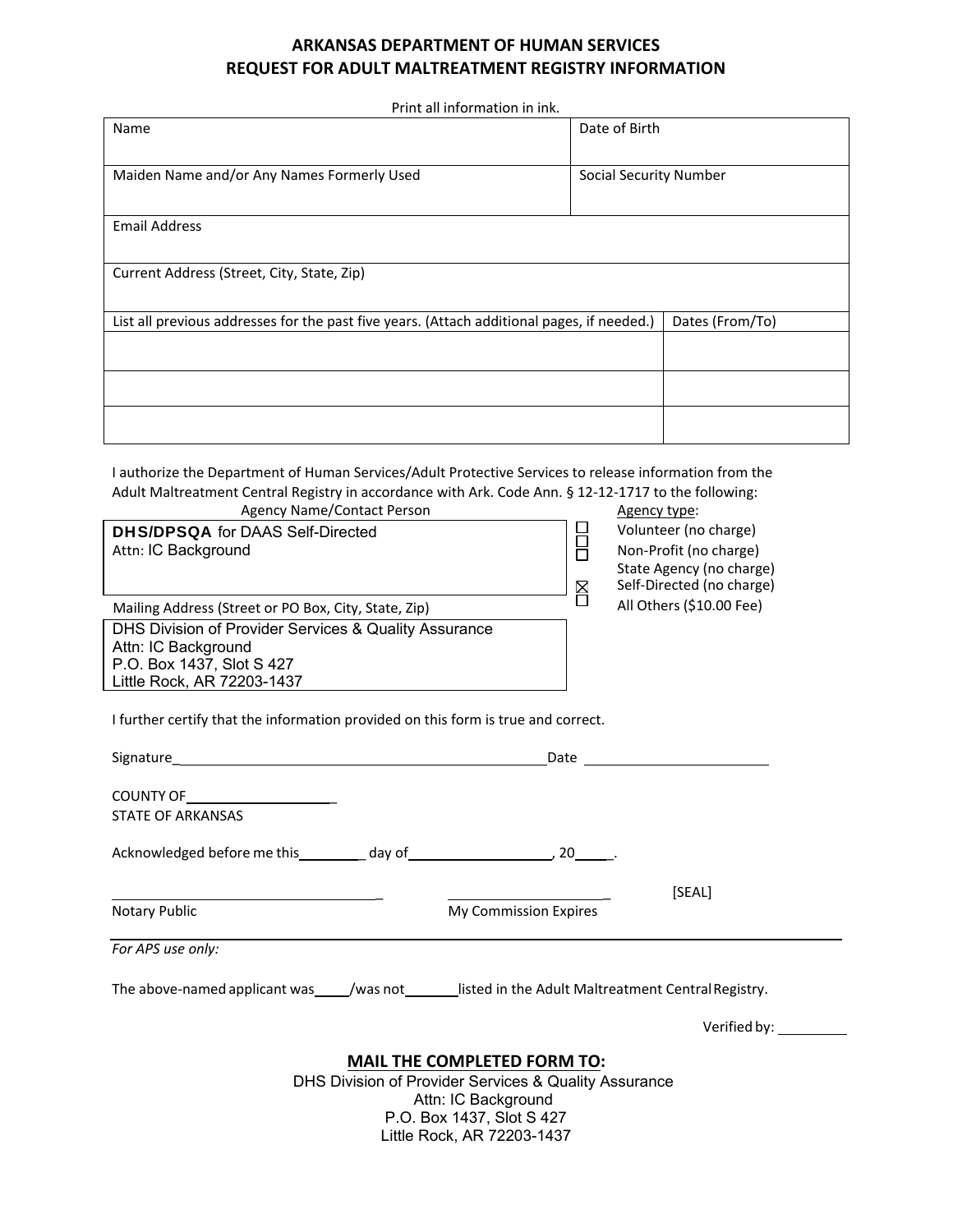## **REQUEST FOR CRIMINAL RECORD CHECK (DPSQA – Ind Choices) Self-Directed Caregiver**

Obtain Forms From your PALCO counselor.

# **If you need this publication in a different format, such as large print, or alternate language contact your PALCO counselor**

- 1. This form completed, signed, and notarized.
- 2. \$25.00 check or money order made payable to "**Arkansas State Police**".

3. Mail this form & payment to: 3. Mail this form & payment to: **AR/DHS/DPSQA Attn: Ind Choices Bkgd. PO Box 1437, Slot S-427 Little Rock, AR 72203-1437**

#### **Criminal Record Check Only: Criminal Record Check & National Record Check:**

- 1. This form completed, signed, and notarized.
- 2. \$38.25 check or money order made payable to "**Arkansas State Police**".
- **AR/DHS/DPSQA Attn: Ind Choices Bkgd. PO Box 1437, Slot S-427 Little Rock, AR 72203-1437**

Note: You will receive information on getting fingerprinted after this has been turned in and completed.

|                                  | Independent Choices Participant: |         |                   | Palco#                         |              |                   |
|----------------------------------|----------------------------------|---------|-------------------|--------------------------------|--------------|-------------------|
| Name of person<br>to be checked: | Last Name                        |         | <b>First Name</b> |                                | Middle Name  |                   |
| Current address                  | <b>Street</b>                    |         |                   | City                           | <b>State</b> | ZIP Code          |
| Maiden Name                      |                                  | Aliases |                   | Date of Birth (month/day/year) |              | Telephone         |
| Social Security Number           |                                  | Race    | Sex (M/F)         | Driver's License Number        |              | State of Issuance |

The person listed above has lived continuously in the state of Arkansas for the last five (5) years: Yes  $□$  No  $□$ If "No" the applicant will be required to submit to a national background check using fingerprinting.

I attest, I am applying for the Independent Choices Caregiver Position and this request is for employment purposes only. Initials:

The person listed above must list all past felony or misdemeanor charges for which he/she was found guilty or to which he/she pled guilty or nolo contendere:<br>Date of charge Location Description of charge  $\blacksquare$  Sentence/Disposition \_\_\_\_\_\_\_\_\_\_\_\_\_\_\_\_ \_\_\_\_\_\_\_\_\_\_\_\_\_\_\_\_\_ \_\_\_\_\_\_\_\_\_\_\_\_\_\_\_\_\_\_\_\_\_\_\_\_\_\_\_\_\_\_\_\_\_\_\_ \_\_\_\_\_\_\_\_\_\_\_\_\_\_\_\_\_\_\_\_\_\_\_\_\_\_\_\_\_

\_\_\_\_\_\_\_\_\_\_\_\_\_\_\_\_ \_\_\_\_\_\_\_\_\_\_\_\_\_\_\_\_\_ \_\_\_\_\_\_\_\_\_\_\_\_\_\_\_\_\_\_\_\_\_\_\_\_\_\_\_\_\_\_\_\_\_\_\_ \_\_\_\_\_\_\_\_\_\_\_\_\_\_\_\_\_\_\_\_\_\_\_\_\_\_\_\_\_ \_\_\_\_\_\_\_\_\_\_\_\_\_\_\_\_ \_\_\_\_\_\_\_\_\_\_\_\_\_\_\_\_\_ \_\_\_\_\_\_\_\_\_\_\_\_\_\_\_\_\_\_\_\_\_\_\_\_\_\_\_\_\_\_\_\_\_\_\_ \_\_\_\_\_\_\_\_\_\_\_\_\_\_\_\_\_\_\_\_\_\_\_\_\_\_\_\_\_

**Notice to Applicant:** By signing this form you give consent for the Arkansas State Police to release your national criminal history to the Division of Provider Services & Quality Assurance (DPSQA) for employment purposes. Pursuant to Arkansas Code Ann. § 20-38-101 et. seq. DPSQA will issue a letter of determination to the employer and a letter to you stating your employment eligibility based on your national criminal history report. Prior to the receipt of the determination letter, the employer may choose to deny any employee unsupervised access to a person to whom the employer provides care.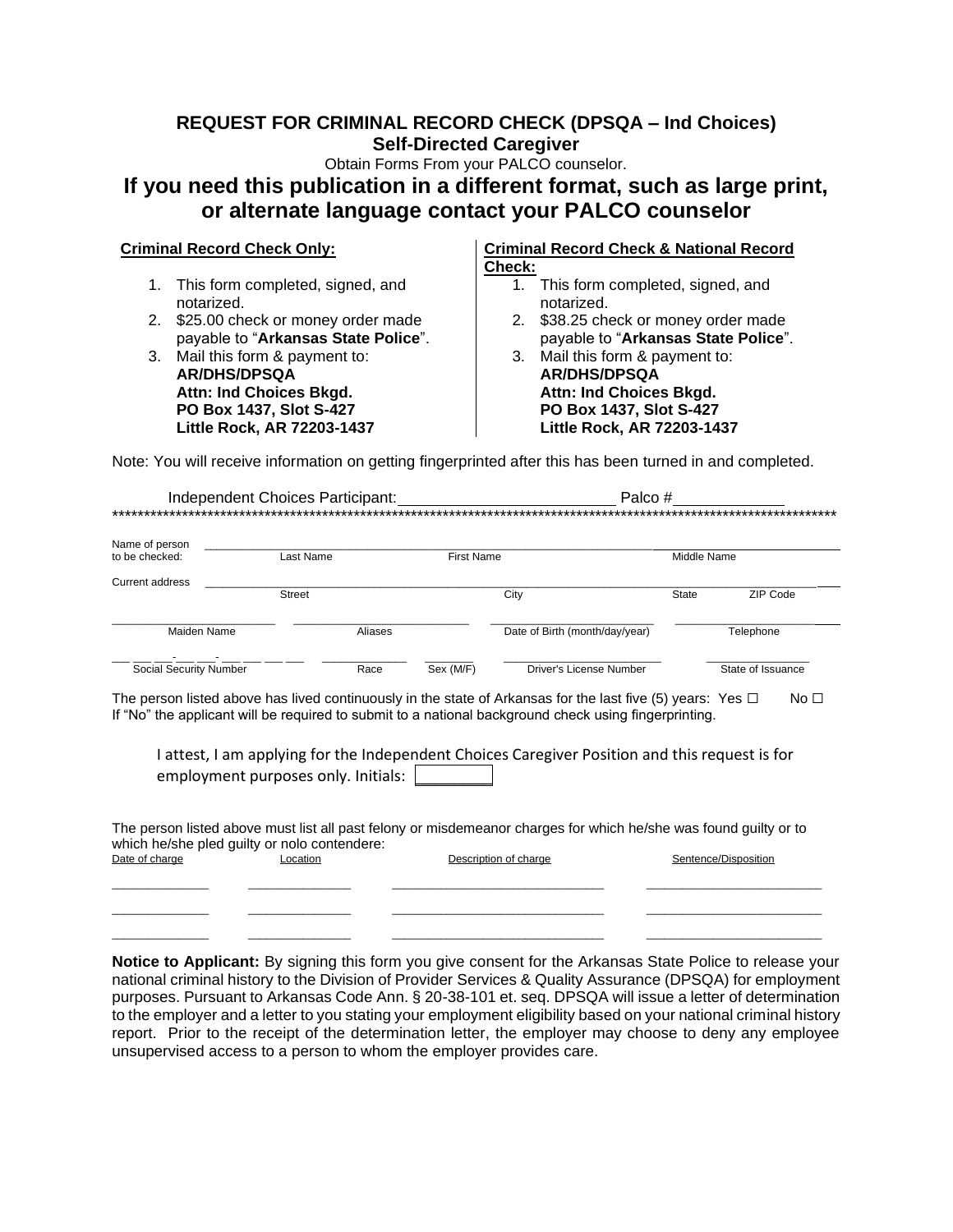**Challenge Information:** Procedures to obtain a copy of your national criminal history record or to change, correct or update your record are available on the FBI website [http://www.fbi.gov/about-us/cjis/background](http://www.fbi.gov/about-us/cjis/background-checks)[checks.](http://www.fbi.gov/about-us/cjis/background-checks)

## **Privacy Act Statement**

Authority: The FBI's acquisition, preservation, and exchange of fingerprints and associated information is generally authorized under 28 U.S.C. 534. Depending on the nature of your application, supplemental authorities include Federal statutes, State statutes pursuant to Pub. L. 92-544, Presidential Executive Orders, and federal regulations. Providing your fingerprints and associated information is voluntary; however, failure to do so may affect completion or approval of your application.

Principal Purpose: Certain determinations, such as employment, licensing, and security clearances, may be predicated on fingerprint-based background checks. Your fingerprints and associated information/biometrics may be provided to the employing, investigating, or otherwise responsible agency, and/or the FBI for the purpose of comparing your fingerprints to other fingerprints in the FBI's Next Generation Identification (NGI) system or its successor systems (including civil, criminal, and latent fingerprint repositories) or other available records of the employing, investigating, or otherwise responsible agency. The FBI may retain your fingerprints and associated information/biometrics in NGI after the completion of this application and, while retained, your fingerprints may continue to be compared against other fingerprints submitted to or retained by NGI.

Routine Uses: During the processing of this application and for as long thereafter as your fingerprints and associated information/biometrics are retained in NGI, your information may be disclosed pursuant to your consent, and may be disclosed without your consent as permitted by the Privacy Act of 1974 and all applicable Routine Uses as may be published at any time in the Federal Register, including the Routine Uses for the NGI system and the FBI's Blanket Routine Uses. Routine uses include, but are not limited to, disclosures to: employing, governmental or authorized non-governmental agencies responsible for employment, contracting, licensing, security clearances, and other suitability determinations; local, state, tribal, or federal law enforcement agencies; criminal justice agencies; and agencies responsible for national security or public safety.

**Statement of Oath**: I state on oath that the representations made herein are true, complete, and correct.

Providing false information on this form is a violation of Arkansas law and is punishable as set forth in Arkansas Code Annotated § 5-53-103.

|                                                                  | Signature of Applicant/Employee | Date                                        |
|------------------------------------------------------------------|---------------------------------|---------------------------------------------|
|                                                                  |                                 |                                             |
|                                                                  |                                 |                                             |
|                                                                  |                                 |                                             |
|                                                                  |                                 | <b>Notary Public</b>                        |
|                                                                  |                                 |                                             |
|                                                                  |                                 |                                             |
|                                                                  |                                 |                                             |
|                                                                  |                                 |                                             |
|                                                                  |                                 | (Notary Seal)                               |
|                                                                  | FOR ARKANSAS STATE POLICE ONLY  |                                             |
| 82005 Civil Records Check \$25                                   |                                 | 80007 & 80006 National Records Check\$13.25 |
| DPSQA- Ind Choices- Criminal/National Record Check Form 12/28/21 |                                 |                                             |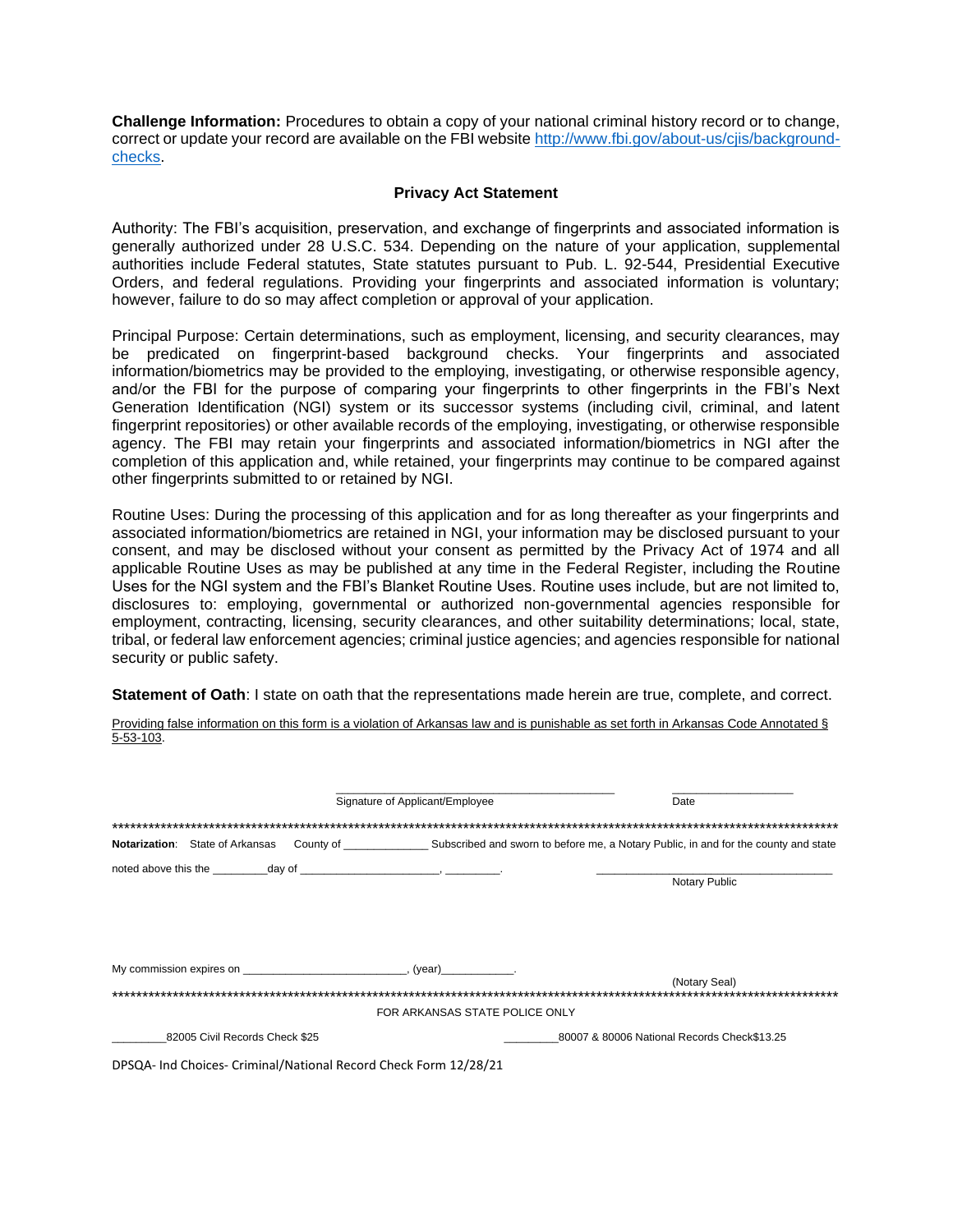# **Frequently Asked Questions**

- Q. Who is requiring the Background Checks?
	- **A.** Department of Human Services pursuant to Arkansas Code Ann. Subsection 20- 77-128 (c)(1)(B)(2) any caregiver who is to be paid in whole or in part by Medicaid funds must submit to the following criminal background checks (CBCs). Department of Human Services is imposing this law beginning 2/1/2018 for all new and current caregivers. This law further requires the cost of the CBC be the responsibility of the caregiver/applicant.
- Q. What are the required forms?
	- **A.** 1. Arkansas Child Maltreatment Central Registry
		- 2. Arkansas DHS request for Adult Maltreatment Registry
		- 3. Request for Criminal Background Check for Self-DirectedCaregiver
- Q How long will this process take? **A.** You will need to allow at least 30 days from the day you mail the forms to DHS.
- Q. What if I have not heard after 30 days? **A.** You will need to contact DHS at 866-801-3435.
- Q. Where do I send the forms?
	- **A.** All forms can be mailed in one envelope. Forms must be notarized.

## **Mail the forms to:**

**Arkansas Department of Human Services Division of Provider Services & Quality Assurance**

**Attn: IC Background P.O. Box 1437 Slot S 427 Little Rock, AR 72203-1437**

> *Please DO NOT mail the forms to Palco as it will only delay the process.*

- Q. What does this letter mean?
	- **A.** Anyone who wants to be a caregiver on the program and be paid with Medicaid funds, must consent to the criminal background checks as required by law. You must pass all required criminal background checks, including the Adult Maltreatment Registry check and the Child Maltreatment Central Registrycheck, in order to be paid in whole or in part with Medicaid funds.
- Q. How often am I required to have the background checks? **A.** At least once every 5 years.